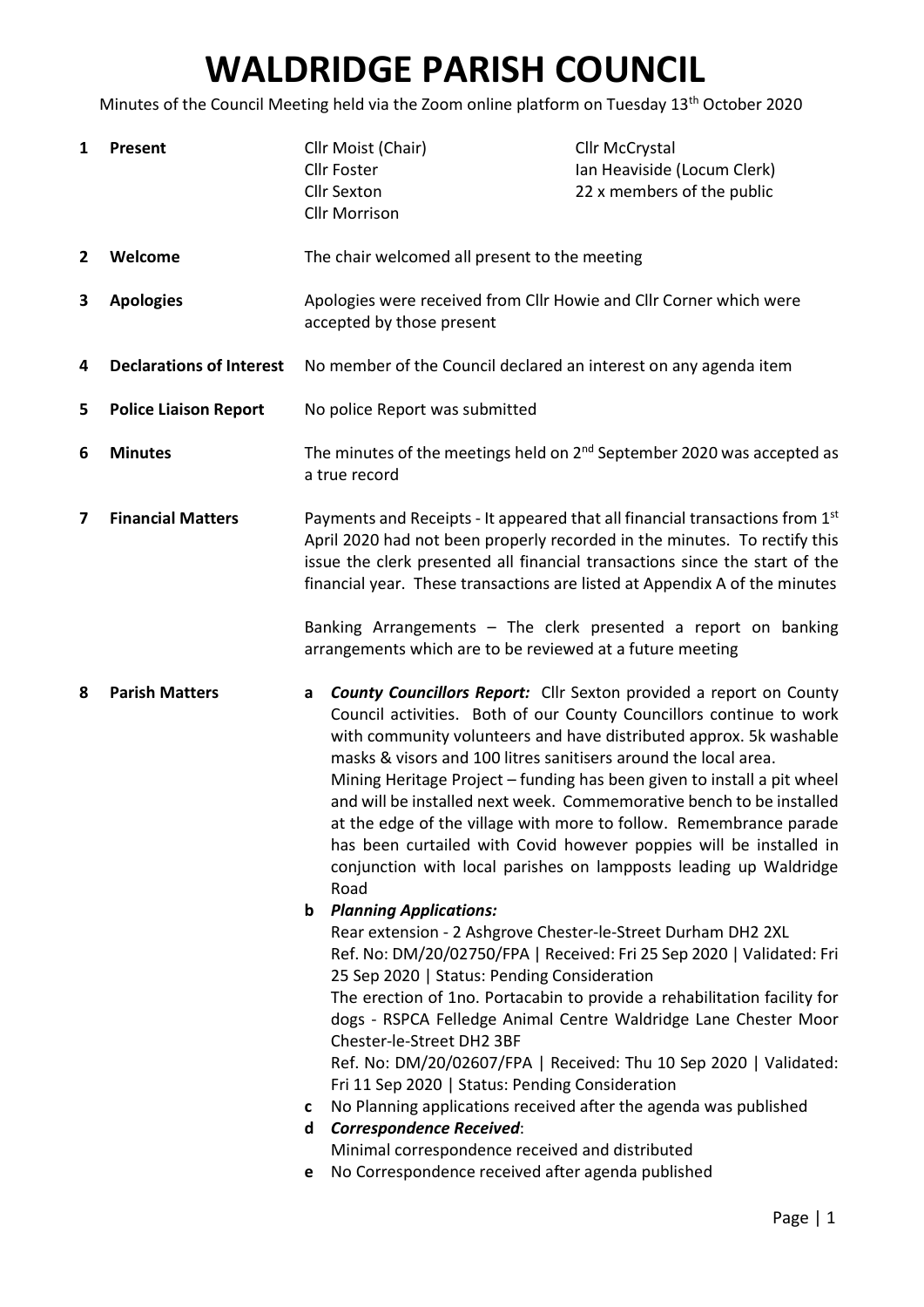## f Public Competitions and Events:

It was noted that all the events planned for this year have been cancelled due to Covid. It was agreed that each councillor should give thought to what events they would like to see for 2021 and bring it to the meeting in November. Cllr Foster expressed disappointment that the gardening completion had not gone ahead however it was too late to rectify for this year.

Halloween Competition – Cllr Sexton and behalf of Cllr Corner proposed that the Parish should organise a Halloween competition with sweets for Children and best dressed house prizes. There was already a budget in place for this and it was resolved unanimously to go ahead with this

- g The Woodland Trust: The Trust are offering free trees to community groups and Parish Councils. It was resolved to bring proposals to the next meeting to see where these trees could be best used and which groups we could engage with to assist. Cllr Sexton to speak to DCC Rangers to make sure there were no objections.
- h Foodbank Donations: It was proposed by Cllr Foster that we should reinstate the monthly foodbank donations at a rate of £200 per month. This was agreed unanimously.
- i Official E Mail address and Domain  $-$  It was generally agreed that the Council should move away from gmail as its official e mail provider. The clerk suggested that we should apply for a ".gov.uk" domain which could be used for both the website and e mail accounts for all councillors and the parish clerk. There is no cost to the application however it would cost around £100 per year to host the email addresses with our website provider. It was resolved to make an application for the domain in the first instance.

| <b>Motions</b> | 1 | Proposed by Cllr Sexton and seconded by Cllr Moist                  |
|----------------|---|---------------------------------------------------------------------|
|                |   | To consider the implementation of a motions, resolutions and action |
|                |   | log to provide an accessible and searchable database of decisions   |
|                |   | made by the council and to ensure that no actions are overlooked    |
|                |   | This motion was agreed unanimously                                  |
|                | 2 | Proposed by Cllr Moist and seconded by Cllr Sexton                  |

To agree to hold an extraordinary meeting of the Council to fill the vacant seats by co-opting This motion was agreed unanimously, clerk to distribute date and time when arranged Items to be discussed following the Exclusion of the Public

and Press under The Public Bodies (Admission to Meetings)

## 9 Confidential Staffing **Matters**

Act 1960 Sec 1 (2) Matters discussed in this section will remain confidential and will only appear on the official minutes and not on the public ones. 10 Next Meeting Tuesday 10<sup>th</sup> November 2020